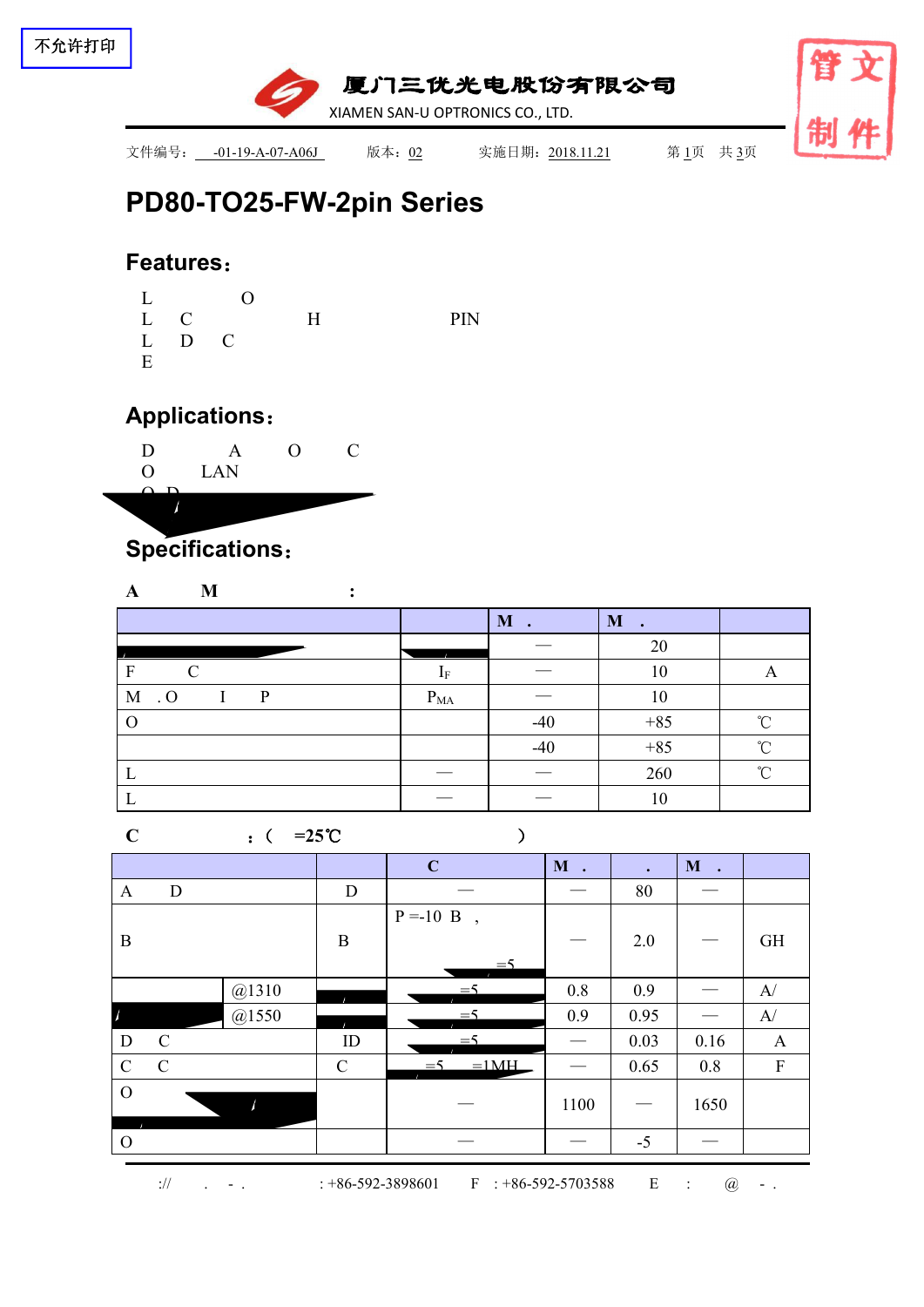

## **Mechanical Dimension and Pin Assignment:**